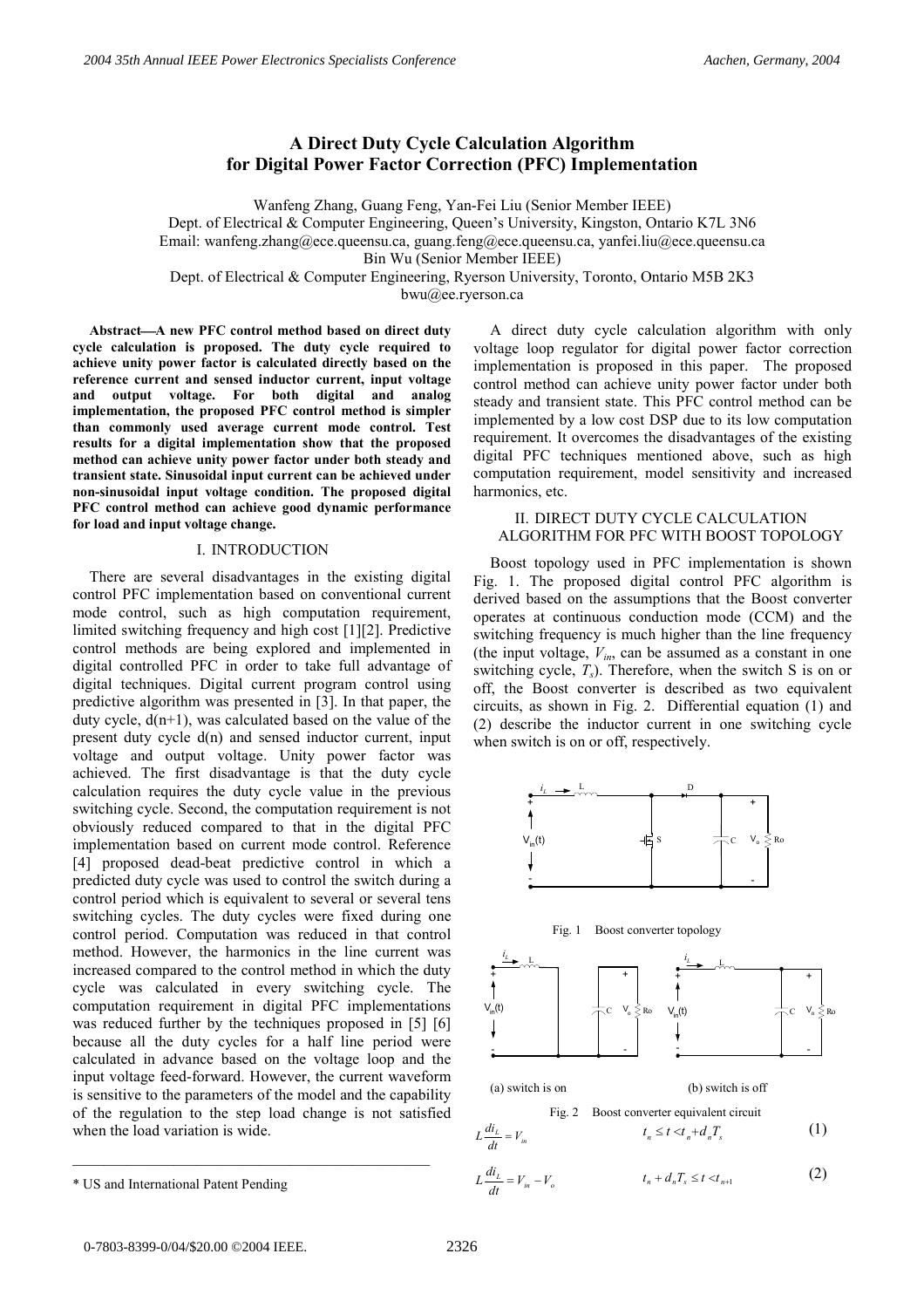Substituting *t*  $i_l (n + \Delta t) - i_l (n$ *dt*  $di_L$ <sup>*l*</sup><sub>*L*</sub> $(i_L(n + \Delta t) - i_L)$  $\Delta$  $\approx \frac{i_L(n+\Delta t) - i_L(n)}{(\Delta t \rightarrow 0)}$  into (1) and (2),

the inductor current at the end of one switching cycle can be expressed as

$$
i_{L}(n+1) = i_{L}(n) + \frac{V_{in}(n) \cdot T_{s}}{L} - \frac{V_{o}(1 - d(n)) \cdot T_{s}}{L}
$$
 (3)

Equation (3) can be rearranged as:

$$
d(n) = \frac{L}{T_s} \frac{i_L(n+1) - i_L(n)}{V_o} + \frac{V_o - V_m(n)}{V_o}
$$
(4)

It is observed from (4) that the duty cycle in each switching cycle could be determined properly to achieve unity power factor. In a properly designed AC-to-DC converter with PFC,  $i_l(n+1)$  is forced to follow the reference current,  $i_{ref}(n+1)$ , which is a rectified sinusoidal waveform, as shown in Fig. 3.  $V<sub>o</sub>$  is controlled to follow the reference voltage,  $V_{ref}$ . Substituting  $i_{ref}(n+1)$ ,  $V_{ref}$  for  $i_L(n+1)$  and  $V_o$  in (4), the duty cycle can be derived as

$$
d(n) = \frac{L}{T_s} \frac{i_{ref}(n+1) - i_L(n)}{V_{ref}} + \frac{V_{ref} - V_{in}(n)}{V_{ref}}
$$
(5)

where  $i_l(n)$  is the sensed current. The duty cycle calculated by (5) can achieve unity power factor in Boost converter.

There are two components in (5), expressed as

$$
d(n) = d_1(n) + d_2(n)
$$
 (6)

The first component,  $d_l(n)$ , expressed as

$$
d_1(n) = \frac{(i_{ref}(n+1) - i_L(n)) \cdot \frac{L}{T_s}}{V_{ref}}
$$
(7)

is defined as Current Forcing Component (CFC). In steady state, the inductor current,  $i_l(n+1)$ , follows the reference current,  $i_{ref}(n+1)$ , at the end of that switching cycle. Therefore, the numerator of (7) is actually the inductor current differentiation in one switching cycle:  $(t) = L \frac{di_L(t)}{dt} \approx \frac{L}{T_s} [i_L(n+1) - i_L(n)]$ *L*  $V_L(t) = L \frac{di_L(t)}{dt} \approx \frac{L}{T_s} [i_L(n+1) - i_L]$  $L_l(t) = L \frac{di_l(t)}{dt} \approx \frac{L}{T} [i_l(n+1) - i_l(n)]$ . In transient state,

 $d_1(n)$  force the inductor current follow the reference current which is determined by the power balance between the input and output of the converter.  $d_1(n)$  guarantees the output voltage, *Vo*, be regulated to follow the reference voltage for transient state.

In (7), the reference current is determined as

$$
i_{ref}(n+1) = k_{PID} \cdot \left| \sin(\omega_{line} \cdot t(n+1)) \right| \tag{8}
$$

 $k_{PID}$  is the peak value of the reference current, which is the output of the voltage loop controller.  $|\sin(\omega_{line} t(n))|$  is the rectified line frequency sinusoidal waveform, which is stored as a look up table, as shown in Fig. 5. In the implementation, the input voltage could be sensed and processed to produce the unity rectified line frequency sinusoidal waveform. The advantage of using the look up table to generate  $|\sin(\omega_{\text{line}} t(n))|$  is that the sinusoidal input current waveform can be achieved under non-sinusoidal input voltage condition. This is verified by the experimental results in section V.

The second component,  $d_2(n)$ , expressed as

$$
d_2(n) = 1 - \frac{V_{in}(n)}{V_{ref}}
$$
(9)

is determined by the input and output voltage equilibrium of Boost topology. Therefore,  $d_2$  is defined as Voltage Equilibrium Component (VEC). In  $(9)$ ,  $V_{in}(n)$  is the instantaneous input voltage value sensed by the input voltage fed-forward channel, as shown in Fig. 5.  $d_2(n)$  can guarantee  $V<sub>o</sub>$  be stable for input voltage variation.



Fig. 3 Inductor current controlled by the directly calculated duty cycles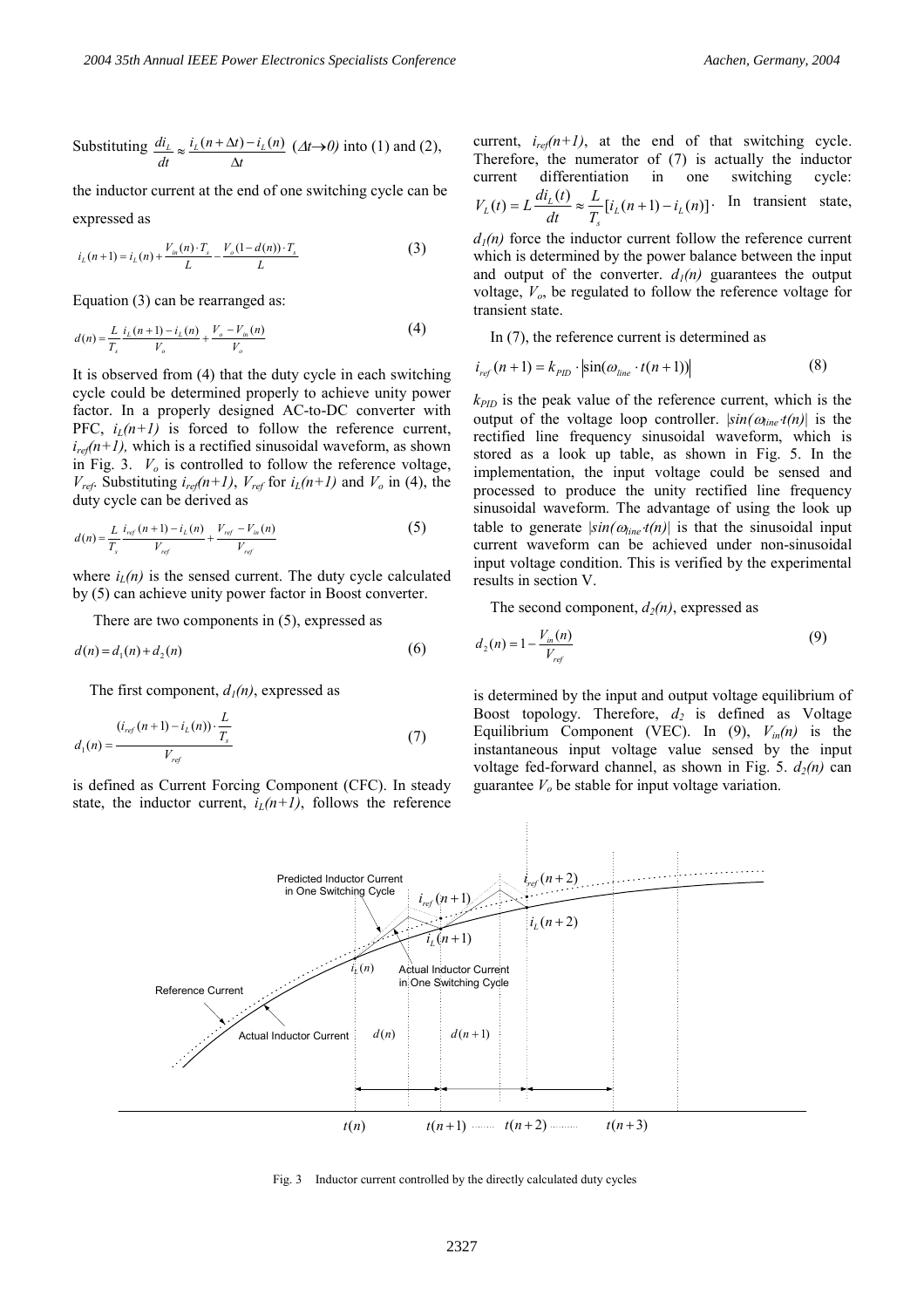Substitute (8) into (5), the proposed PFC control algorithm can be expressed as:

$$
d(n) = \frac{k_{PID} \cdot |\sin(\omega_{line} \cdot t(n+1)| - i_L(n)}{K_c} + \frac{V_{ref} - V_{in}(n)}{V_{ref}} \qquad (10)
$$

where,  $K_c = T_s \cdot V_{ref}/L$ , is a constant which characterizes the inductor current variation in one switching cycle when only the reference voltage is applied on the inductor. This constant is defined as Intrinsic Current Slope Constant in this paper. It can be used to simplify the proposed PFC control algorithm in the implementation.

The duty cycle in (5), *d(n)*, is generated based on: (1) the actual inductor current,  $i_l(n)$ , which is sensed at the beginning of the present switching cycle *t(n),* and (2) the desired inductor current,  $i_{ref}(n+1)$ , which is the reference current value at the beginning of the next switching cycle,  $t(n+1)$ , as shown in Fig. 3. The inductor current is controlled by  $d(n)$  to follow the reference current. At  $t(n+1)$ , the inductor current  $i_l(n+1)$  may not be exactly the same as, but very close to the reference current  $i_{ref}(n+1)$ . Because the reference current is sinusoidal, the actual inductor current will also be sinusoidal to achieve unity power factor.

#### *2.1 Simplification of the Proposed PFC Control Algorithm*

In the digital implementation of the proposed duty cycle calculation algorithm,  $(6)$ ,  $(7)$  and  $(9)$  can be simplified by multiplying all the parameters with the Constant  $K_c$ , as:

$$
D(n) = D_1(n) + D_2(n)
$$
\n(11)

 $D_1(n) = k_{pid} \cdot |\sin(\omega_{line} \cdot t(n+1))| - i_L(n)$  (12)

$$
D_2(n) = K_c - V_{in}(n) \tag{13}
$$

where,  $D_1(n) = d_1(n) \cdot K_c$ ,  $D_2(n) = d_2(n) \cdot K_c$ ,

$$
V_{in}^{'}(n) = \frac{V_{in}(n)}{V_{ref}} \cdot K_c = \frac{T_s}{L} V_{in}(n) \cdot D(n), D_l(n)
$$
 and  $D_2(n)$  are

simplified values of duty cycle, *d(n),* and its components,  $d_1(n)$  and  $d_2(n)$ .

It is observed from  $(11)$ ,  $(12)$  and  $(13)$  that after simplification, only one multiplication and three additions (subtractions) are required in order to implement the proposed duty cycle control algorithm. Therefore the digital implementation of the proposed PFC control algorithm is very simple. A low cost DSP, microprocessor, FPGA or an ASIC can be used to implement PFC operating at high switching frequency because of its low computation requirement.

#### III. ANALOG IMPLEMENTATION

It is easy to convert (10) from discrete form back to continuous form, as:

$$
d(t) = \frac{k_{PID} \cdot |\sin(\omega_{line} \cdot t)| - i_L(t)}{K_c} + \frac{V_{ref} - V_{in}(t)}{V_{ref}}
$$
(14)

where  $i_l(t)$  is the average value of the inductor current.

Corresponding to (11), (12) and (13), the simplified continuous form of the proposed direct duty cycle control algorithm can be expressed as:

$$
D(t) = D_1(t) + D_2(t)
$$
\n(15)

$$
D_1(t) = k_{pid} \cdot |\sin(\omega_{line} \cdot t)| - i_L(t)
$$
 (16)

$$
D_2(t) = K_c - V_{in}^{\dagger}(t) \tag{17}
$$

Hence, based on (15), (16) and (17), the proposed direct duty cycle control method could be easily implemented by analog control, as shown in Fig. 4. Again, only one multiplier and three adders are required for the implementation. Therefore, for analog implementation, the proposed PFC control method is simpler than commonly used average current mode control for PFC implementation.



Fig. 4 Analog implementation of the proposed PFC control method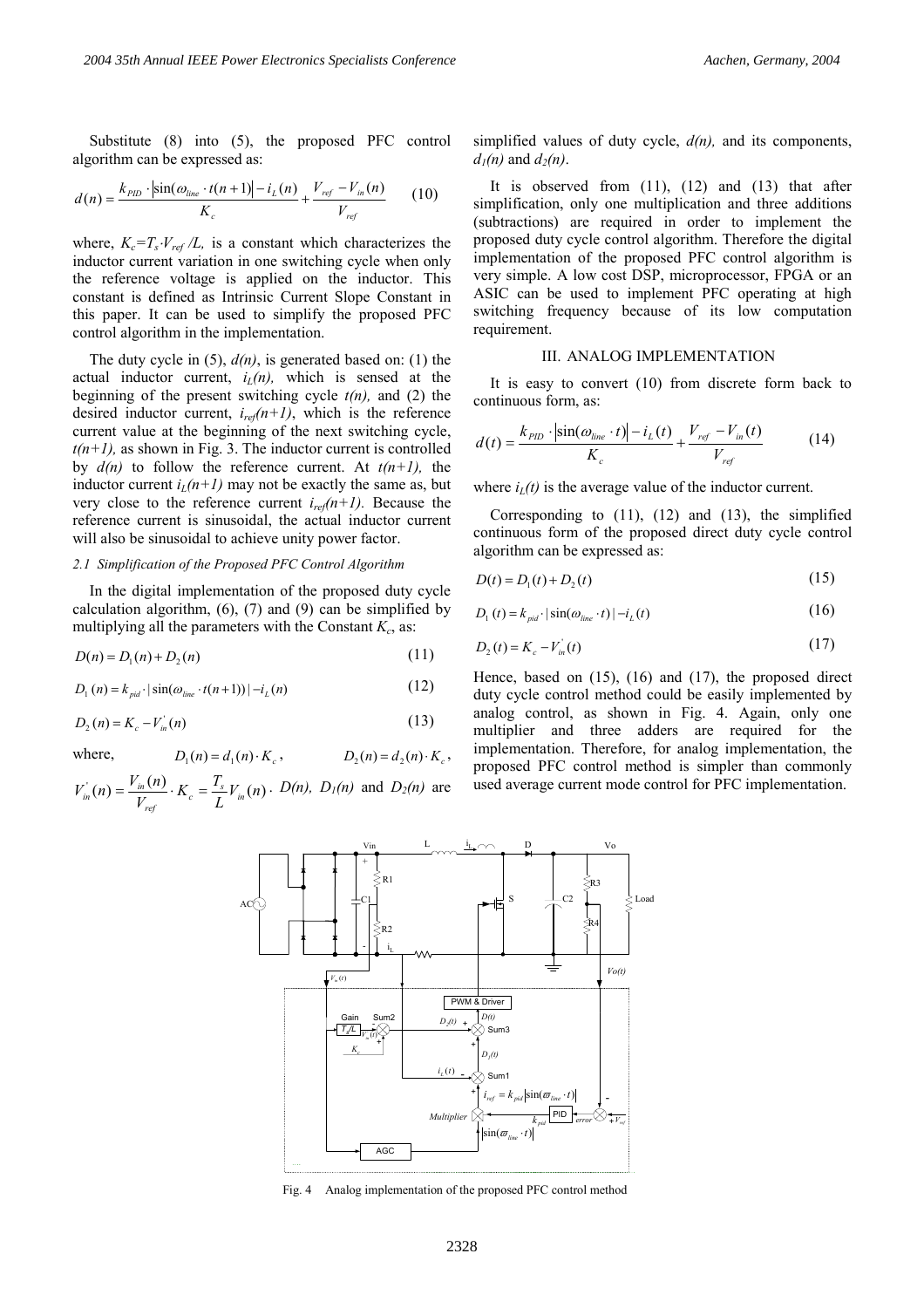In Fig. 4, an automatic gain control module (AGC) is used to convert the sensed input voltage to a unity rectified sinusoidal waveform to eliminate the effect due to the variation in the input voltage. The output of the voltage regulation multiplies the unity rectified sinusoidal waveform to produce the reference current. Sum1 in Fig. 4 is used to perform (16) which determines the duty cycle component  $D_1(t)$  based on the  $i_{ref}(t)$  and  $i_L(t)$ . Sum2 is used to perform (17) which determines the duty cycle component  $D_2(t)$  based on the constant  $K_c$  and  $V_{in}^{\dagger}(t)$ .  $V_{in}^{\dagger}(t)$  is obtained from  $V_{in}$  by the scaling factor  $T<sub>s</sub>/L$ . Sum3 is used to perform (15) which determines the duty cycle for the switch. PWM and driver block is used to convert the voltage signal to actual duty cycle to drive the MOSFET in Boost converter.

## IV. DSP IMPLEMENTATION

The DSP implementation diagram of the proposed digital PFC control method is shown in Fig. 5. The output voltage is sensed and fedback to the DSP via 10bit A/D converter. The feedback output voltage signal is compared with the reference voltage and the difference produces the error signal for the voltage regulator. The output of voltage regulator determines the amplitude of the reference current. The input voltage is sensed for the zero crossing signal detection and input voltage fed-forward. The gate signal is determined by the duty cycle calculation and provided for the switch via the PWM module of DSP. A Boost circuit controlled by a DSP evaluation board is shown in Fig. 6.

In the hardware implementation, the main component values of the Boost circuit are:  $L=1.2mH$ , output filter capacitor *C=1100uF*. The test operating parameters are chosen as: rated input voltage *Vin=110V(RMS),* output power  $P_{load} = 600W$ (full load current  $I_o = 3A$ ), output voltage  $V_{out} = 200V$ , switching frequency  $f_{sw} = 160kHz$  and line frequency *fline=50Hz*. *1.2mH* inductor used in the implementation is for the purpose of reducing the ripple current. In practical design, smaller inductor can be used.

In practical implementation, soft-start and protection should be also considered. The conventional resistive method can be used for soft-start. When the Boost circuit starts, the resistor with an appropriate rating is connected in series with the main power circuit. This resistor is shorted after the output capacitor is charged. In the implementation, the inductor current is sensed and compared with an overcurrent protection level. Once the sensed inductor current is higher than that level. A protection logic signal is generated and used to turn off the gate signal. At the same time, this protection logic signal is transferred to DSP so that the protection mode routine is activated. Over-voltage protection can be done in DSP software routine as both the output and input voltage are sensed. Once over-voltage condition is detected, the Boost converter is shut down.

The software flowchart to implement the proposed PFC control method is shown in Fig. 7. All the software is programmed by C code. The sampling frequency of the voltage loop is *6.4kHz*. It should be noted that *6.4kHz*  sampling frequency is high enough for the voltage loop, whose bandwidth is only *5-20Hz* for regular PFC. Duty cycle calculation algorithm is performed in the interruption service routine (ISR). The interruption frequency is the same as the switching frequency, which is *160kHz* in the implementation of this paper. With the assembly code for ISR, the switching frequency could be achieved as high as *300kHz* based on a low cost, *40MHz* clock frequency DSP.



Fig. 5 DSP controlled PFC implementation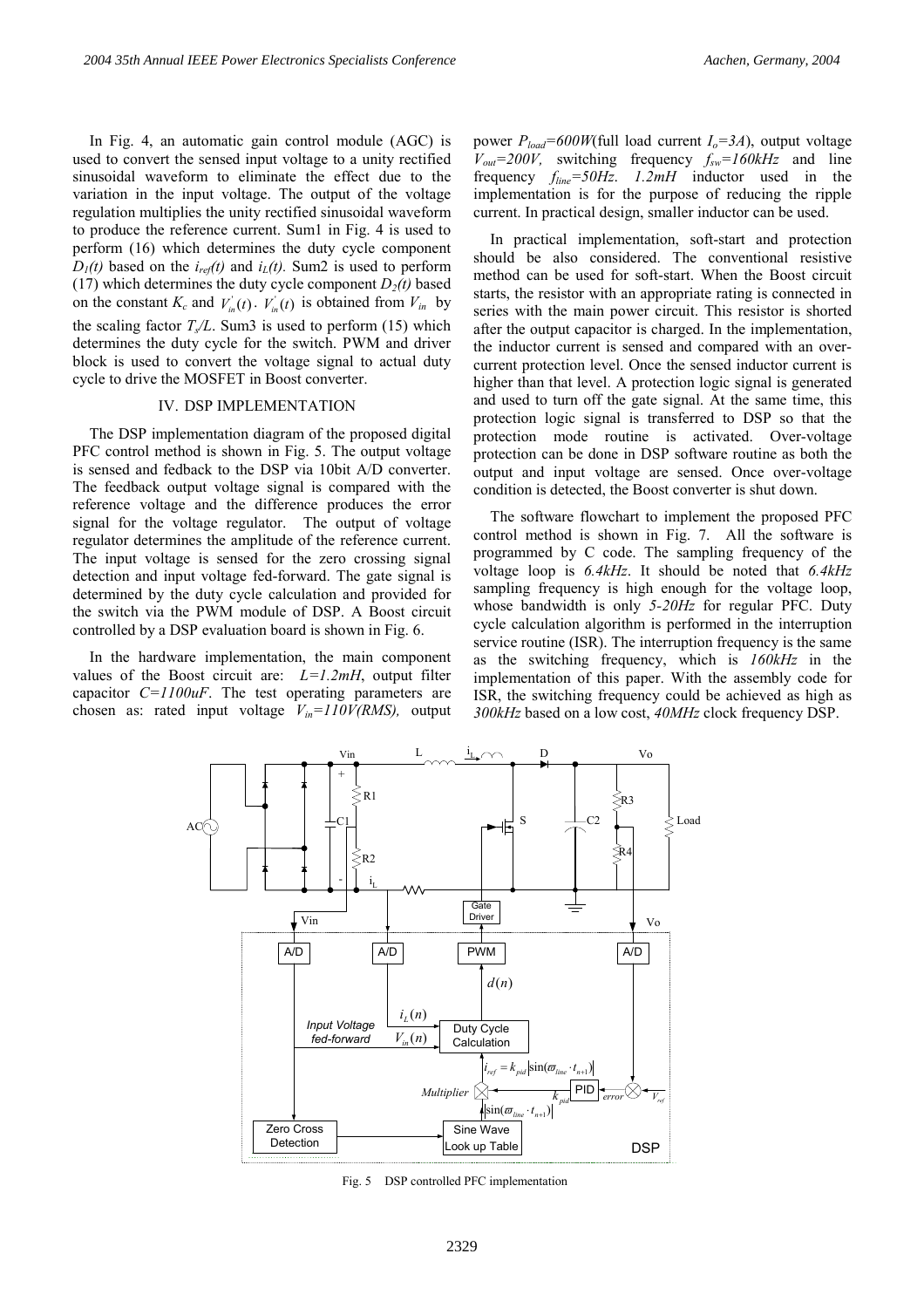

Fig. 6 Boost PFC circuit controlled by DSP evaluation board



Fig. 7 Software implementation for proposed PFC control algorithm

## V. EXPERIMENTAL RESULTS

The experimental results based on DSP implementation with a Boost topology have been done to verify the proposed PFC control method. The test operating parameters are the same as that used in section III. The performances in both the steady state and transient state are tested by the experimental results.

The input current and voltage waveforms for the full load  $(I<sub>o</sub>=3A)$  under the steady state is shown in Fig. 8. The power factor in this situation is 0.996 and THD is 8.5%. The input current and voltage waveforms for two third load  $(I_0=2A)$ under the steady state is shown in Fig. 9. The power factor in this situation is 0.995 and THD is 9.7%. Test result shows that the proposed PFC control method can achieve near unity power factor in the steady state.

The input current waveforms under distorted input voltage condition are shown in Fig. 10. The input voltage is 110V and clipped at 85% peak value. The output voltage is 200V and load current *Io* is 3A. The power factor is 0.995 and THD is 9.85%. Test result shows that the proposed PFC

control method can achieve sinusoidal input current waveform under non-sinusoidal input voltage condition.

 The dynamic performance in transient state when the load current is changed from 2A to 3A and from 3A to 2A are shown in Fig. 11 and Fig. 12, respectively. The output voltage drop is 4.5V when the output power changed from 400W to 600W (load current *Io* changed from 2A to 3A). The output voltage overshoot is 5V when the output power changed from 600W to 400W (load current *Io* changed from 3A to 2A). The input current can maintain sinusoidal waveform in the load transient state. The setting time is about 150*mS* and the voltage loop bandwidth is about 15*Hz*.

The dynamic performance in transient state for step input voltage change is shown in Fig. 13 and Fig. 14, respectively. When the input voltage is changed from 110 to 95*V*, the output voltage drop in the transient state is about 2.7V. When the input voltage is increased from 95 to 110*V*, the output voltage overshoot in the transient state is 3V. The input current still maintains sinusoidal waveform in transient state. The voltage drop or overshoot to the step input change is small.

Some techniques have been explored to reduce the calculation requirement further and make the proposed PFC control method more practical. One of the techniques is that one duty cycle is calculated and serves for multiple (e.g., 2, 4,…) switching cycles. That means the frequency of interruption service routine (ISR) for calculation of the duty cycles is several times lower (e.g.,  $\frac{1}{2}$ ,  $\frac{1}{4}$ ,...) than the switching frequency. Therefore, the calculation requirement is reduced greatly. Table 1 shows the tests results on THD.

Table1 THD for single duty cycle serving in multiple switching cycles

| Multiple switching cycles      |      |       |       |       |
|--------------------------------|------|-------|-------|-------|
| Interruption frequency $(kHz)$ | 160  | 160/2 | 160/4 | 160/8 |
| THD (Full Load $I_0 = 3A$ )    | 8.5% | 9.6%  | 8.8%  | 8.6%  |

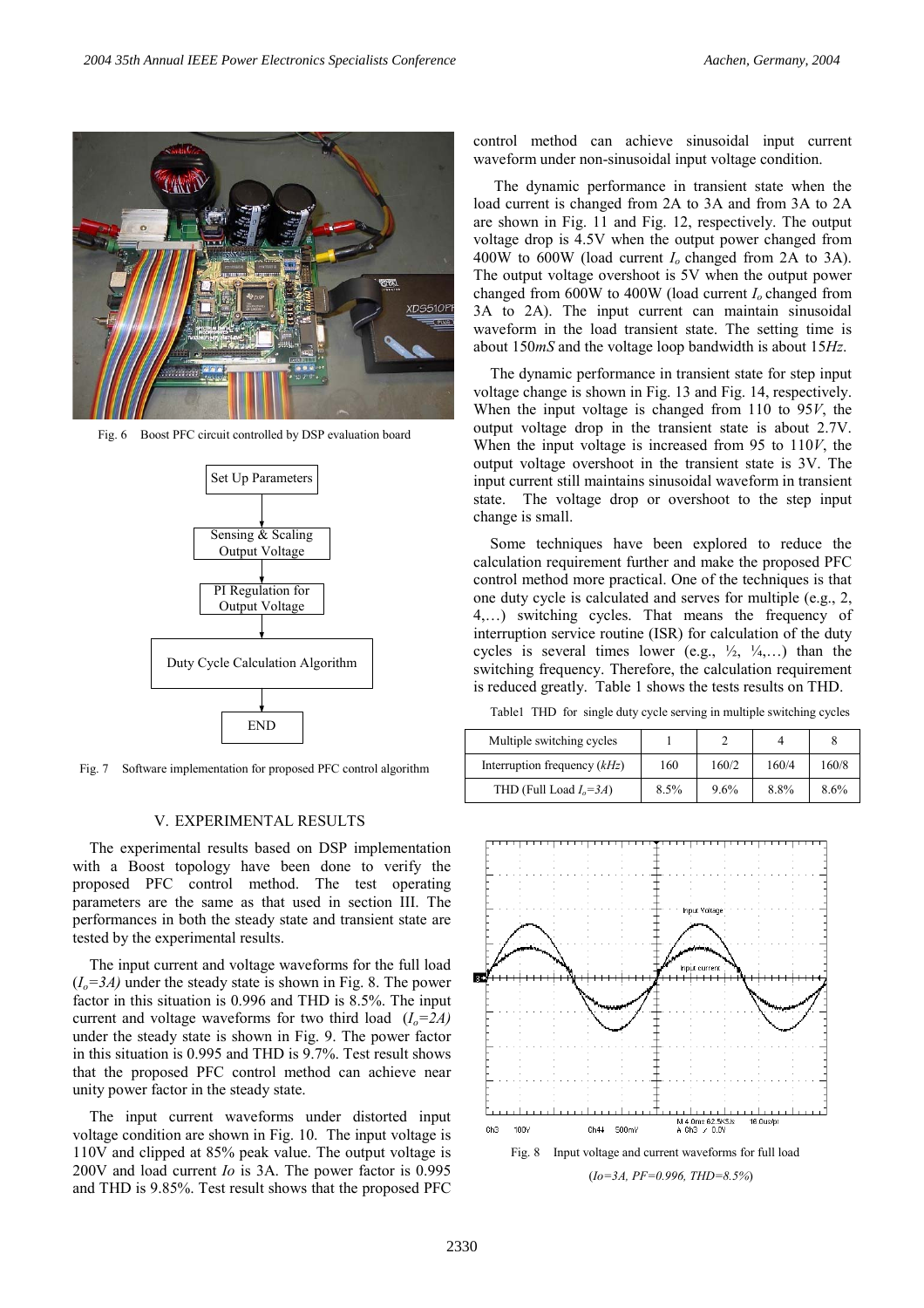





Fig. 12 Input current & output voltage waveforms in load transient state (Io changed from 3A to 2A, output voltage overshoot 5V)



(*Vin* changed from110V to 95V, output voltage drop: 2.7V)



Fig. 14 Input current & output voltage for step input voltage change (*Vin* changed from 95 to 110V, output voltage overshoot: 3V)